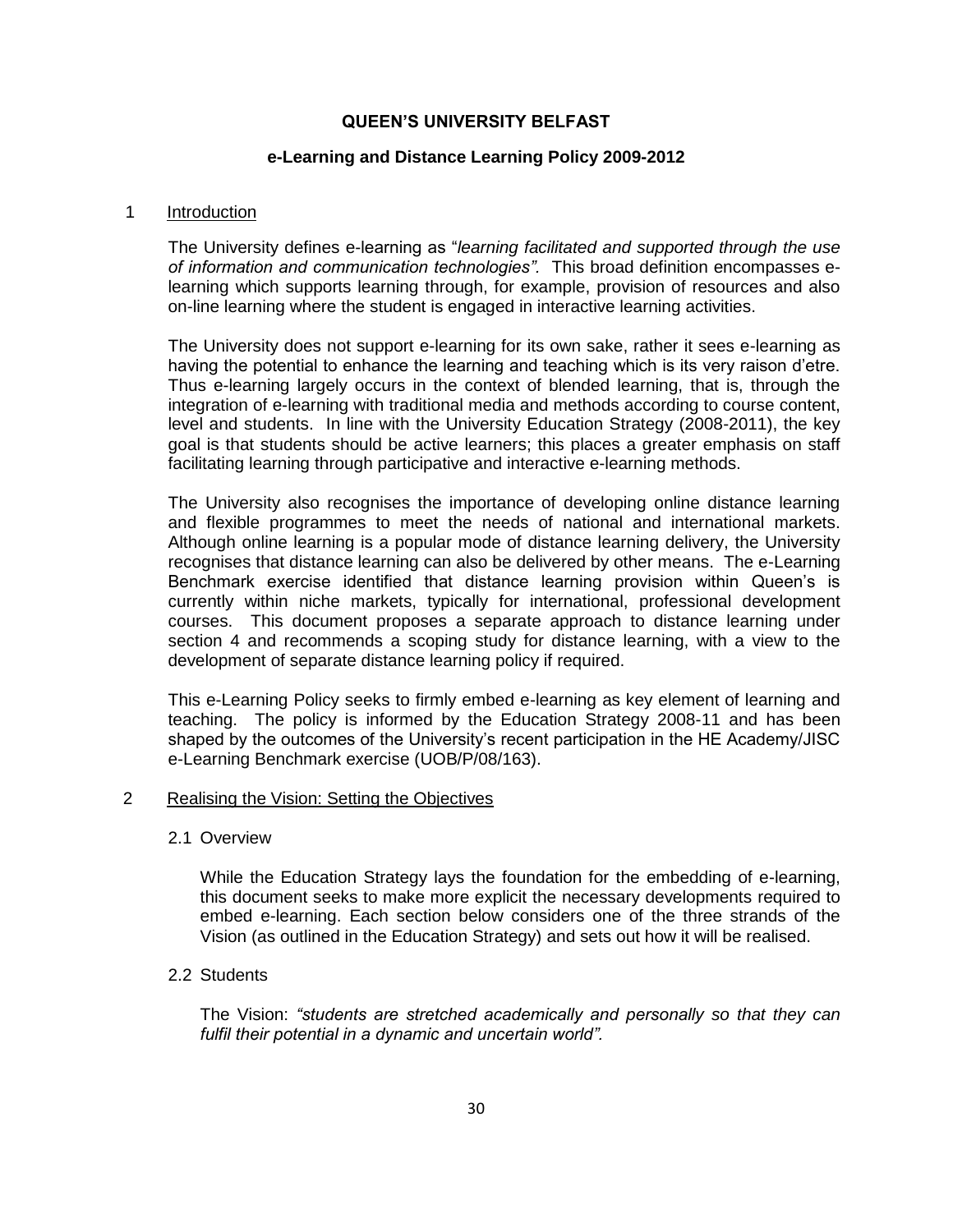The University is committed to ensuring that our students have the opportunity to participate in a rich and varied learning experience, learning and interacting with their peers and tutors independently of place or time. They will have access to high quality learning and information resources in a variety of formats and they will be adequately skilled in making effective use of the technologies provided. It is important that they are information literate i.e. that they can seek out, evaluate and engage with a wide range of information resources effectively and ethically when critically engaging with their discipline.

To achieve this, the University will:

- (i) Provide students with an online personal learning space, which helps to meet their diverse learning needs.
- (ii) Provide students with opportunities to access and be trained in the use of a range of technologies, developing e-skills enabling them to work and participate in a technology-rich society.
- (iii) Empower students as learners in an e-learning environment, helping them to learn effectively with technology in order to develop their lifelong learning skills.
- 2.3 The Curriculum

The Vision: *"the content and delivery of the curriculum is challenging and inspirational, equipping students for life in a global society and work in a global economy".*

The University will support more accessible, flexible and creative models of curriculum delivery through e-learning based on sound pedagogical principles. Innovation and best practice in use of e-learning will be embedded in our learning and teaching, assessment and feedback strategies to support student learning and success. Where appropriate, the University will expand its portfolio of flexible and distance learning programmes, particular to achieve the University"s corporate targets for post-graduate and international students. Such provision can also help meet the government agenda to contribute to the quality of the local workforce, allowing the development of skills through participation in a wider range of flexible graduate and postgraduate programmes.

To achieve this, the University will:

- (i) Promote wider use of technology to provide a more flexible, inclusive and accessible curriculum.
- (ii) Support innovative use of technology to provide engaging, active and interactive learning activities.
- (iii) Explore how greater use of electronic resources may be incorporated into the curriculum.
- (iv) Advise upon and support the appropriate use of technologies for efficient and effective forms of both formative and summative assessments.
- (v) Support the development of online flexible and distance learning programmes in identified niche markets.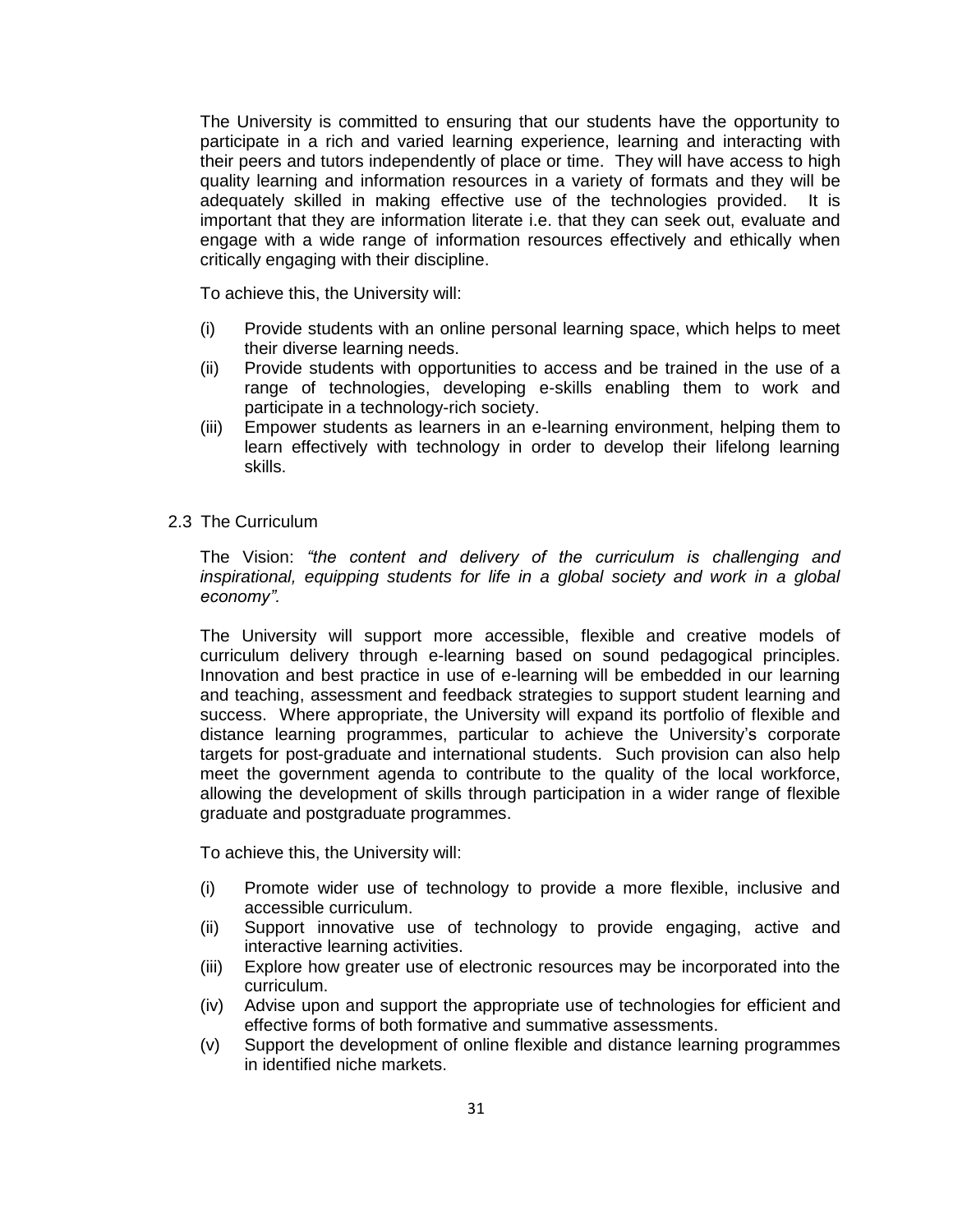- (vi) Ensure that e-learning is taken into account in programme and module planning when working with partner institutions in the development and/or delivery of the curriculum.
- (vii) Ensure feedback on e-learning provision is gathered so that e-learning embedding is informed by student and staff opinion.
- 2.4 The Drive for Excellence

The Vision: *"excellence in education is prized, recognised and rewarded".*

The University is committed to providing a robust and sustainable infrastructure to support the development of high quality digital content delivered by sound educational methods. Staff involved in designing active and interactive learning opportunities will have access to tools, suitable learning resources, different pedagogic approaches and delivery options including the use of e-learning.

The University will seek to ensure that staff have every opportunity to further develop their skills and that good practice in the use of e-learning is recognised and disseminated. The use and support of e-learning will be reviewed annually to ensure it is fit for purpose.

To achieve this, the University will:

- (i) Develop an appropriate and sustainable model for the development and support of technology enhanced learning.
- (ii) Ensure the physical and virtual infrastructure blend to make best use of learning spaces and environments. (eg the use of wireless technology where appropriate).
- (iii) Support Schools to develop action plans for the embedding of e-learning within their curricula.
- (iv) Ensure the provision of support for teaching staff, including materials and systematic and targeted training.
- (v) Establish an ongoing 3 yearly e-learning benchmarking process against the sector.

## 3 Implementing the Policy

## 3.1 Overview

There are a number of areas that must be addressed to create an environment that supports and encourages a culture of excellence in e-learning. These are summarised in this section.

3.2 Support for Students

The University will provide guides and materials effective for e-learning and the use of e-tools. These materials will be made available for embedding in curricula where relevant.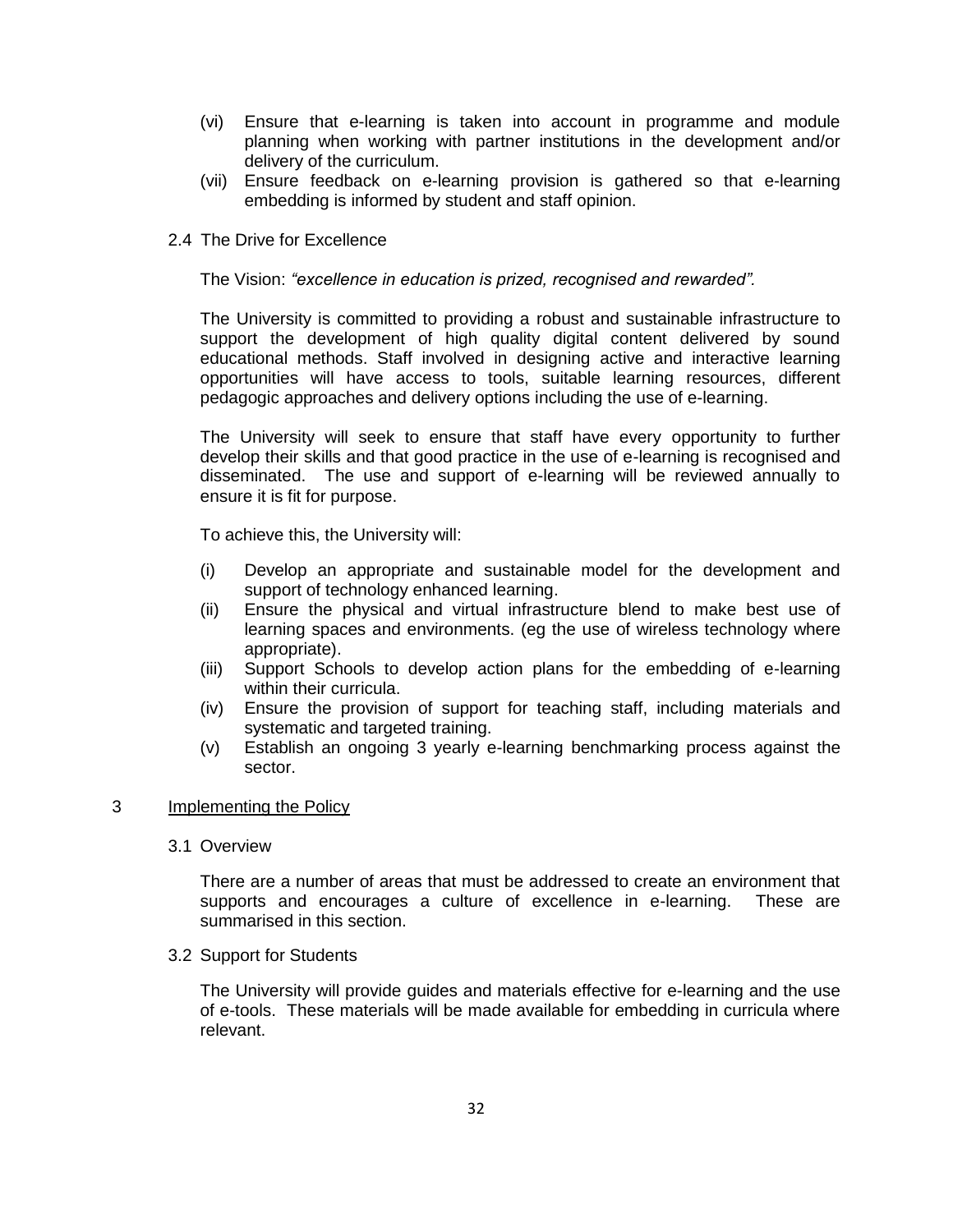There will be ongoing review of student e-learning experiences to identify further support materials and services that should be developed for students. As part of a process of regular review, student feedback will be gathered on the learning platform to inform ongoing development.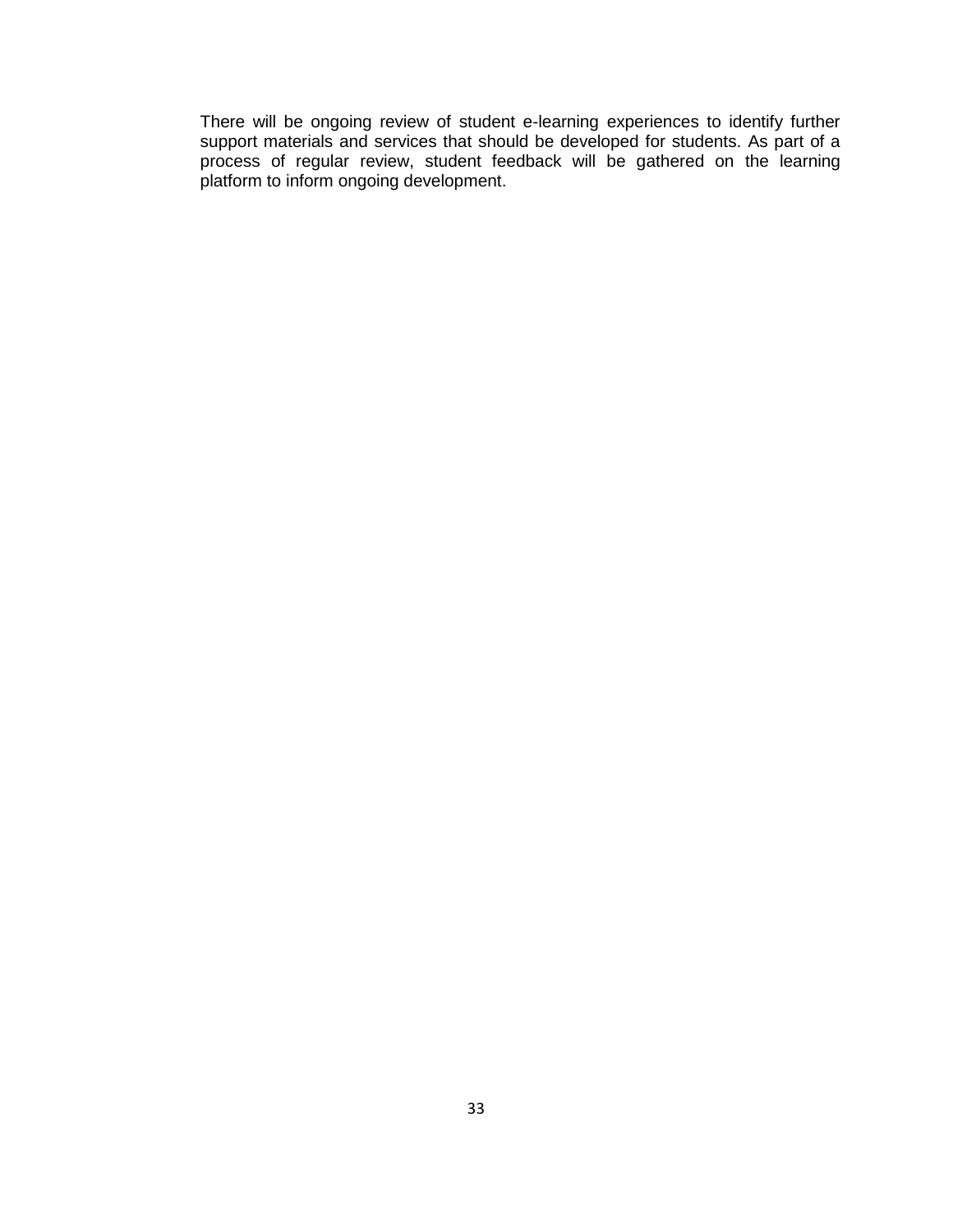#### 3.3 Support for Schools

A significant aspect to achieving the embedding of e-learning across the University will be the support provided for Schools. This will include:

- (i) Awareness raising and dissemination of good practice at the level of Schools or of groupings of cognate areas in the form of "Roadshows", developed in consultation with DEs from relevant areas.
- (ii) Support for Directors of Education to develop a School based action plan for e-learning.
- (iii) Provision of exemplars which have relevance to the different cognate groupings within the University.
- (iv) Support for course teams reviewing and/or developing the curriculum.
- 3.4 Support for Staff

Achievement of the University"s e-learning objectives will be contingent upon the incentives, opportunities and support that individual staff are given to incorporate elearning in their teaching. This will include:

- (i) A comprehensive training programme of workshops which address both the pedagogical and technical skills required.
- (ii) The introduction of mechanisms to enable teaching staff to embed e-learning within the curriculum. Such mechanisms should include:
	- (a) The provision of templates and examples of good practice in e-learning.
	- (b) Funding for projects (similar to the current TQEF fund).
	- (c) Release from teaching or other duties to allow time to develop e-learning.
	- (d) Time allocated from an e-learning support officer.
	- (e) Cognisance of the time required to facilitate e-learning in the allocation of work.
- (iii) Explicit recognition and reward of contributions to the development of elearning.
- (iv) The development of an evidence base to guide e-learning embedding. This would include examples of best practice from within the institution and nationally.

There will be ongoing review of staff e-learning experiences to identify further support materials and services that should be developed for staff. As part of a process of regular review, staff feedback will be gathered on the learning platform to inform ongoing development.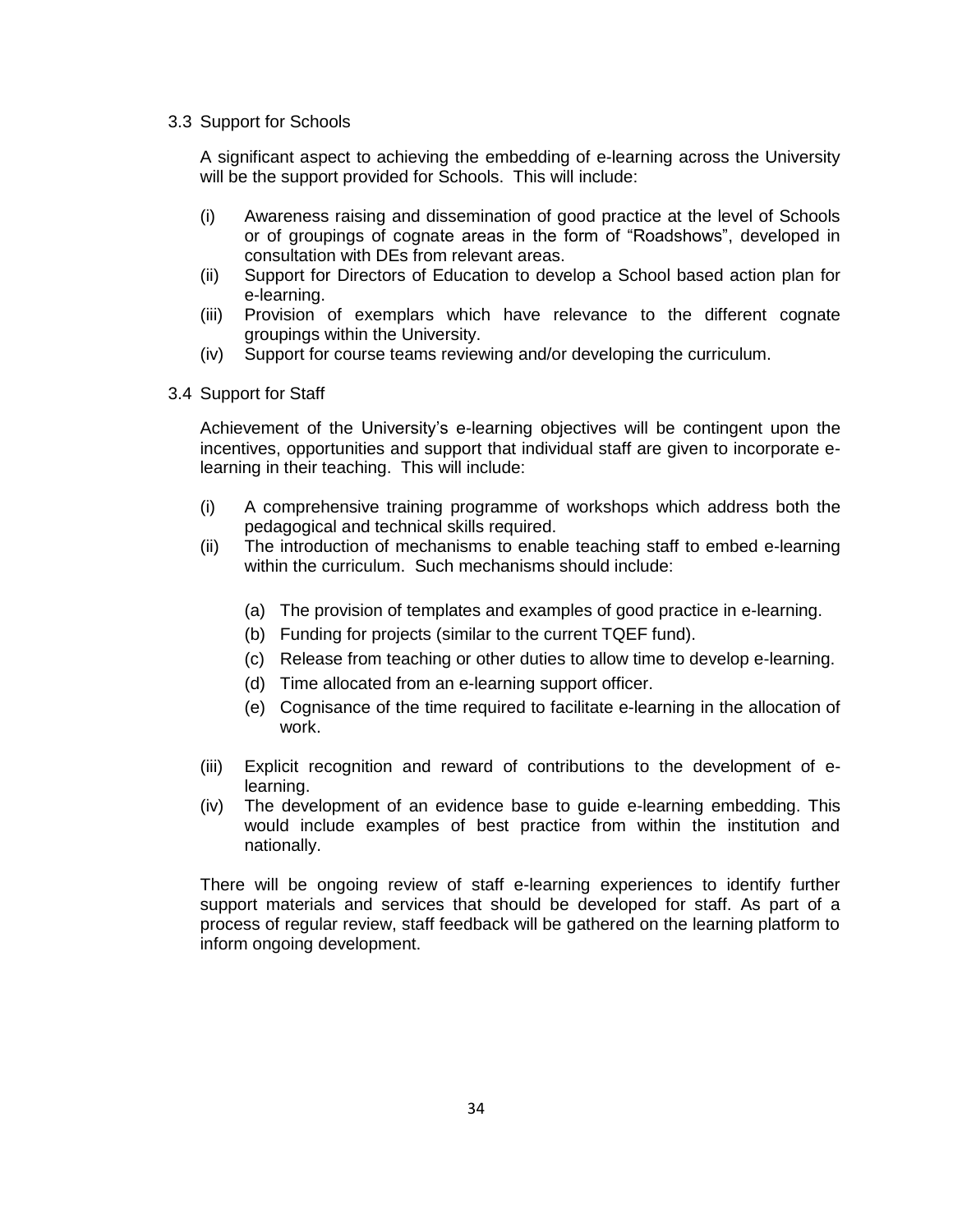#### 3.5 Learning Platform

The University will provide a learning platform that has the potential to grow and evolve to meet the changing needs of staff and students. In order to meet these new challenges *Queen's Online* Virtual Learning Environment is being redeveloped, retaining the functionality currently provided, whilst extending it to include the following advantages:

- (i) Provision of personal learning space.
- (ii) Enhanced collaboration and communication tools.
- (iii) Support for Web 2.0 technologies such as Wikis and Blogs within a managed environment.
- (iv) Support for a wide range of learning resources.
- (v) Seamless integration with Microsoft"s Office products.
- (vi) Creation of an "Enterprise Portal", which will provide one point of access for all online services.

Module content from previous years will remain accessible via the Queen"s Online II (QOLII) portal.

Phase I of the next generation *Queen's Online* platform will be released in Academic year 2009-10.

To support a wide range of assessment activities (formal examinations, formal/informal class tests, self assessment, class engagement with immediate feedback etc.) the University will develop the following assessment methods:

- (i) Fully computerised assessment where questions are presented and marked via computer.
- (ii) Automated "marking" of paper based assessments.
- (iii) Support for student interaction through mass voting systems.
- 3.6 Templates and Tools

The University will identify and create a range of online learning templates and tools that can be used across the University subject areas to develop appropriate online learning resources, which will be held in a University e-learning repository. The tools and templates identified will address a range of learning activities and allow staff to build up banks of reusable learning objects (RLO). The templates will include facilities that will enhance blended learning opportunities for University courses allowing for internal and external online resources to be linked together into cohesive learning units.

## 3.7 Physical Infrastructure

Queen"s physical infrastructure will evolve to meet the changing needs of our student base. The traditional concept of large rooms full of computers will be supplemented by a range of facilities to support student-centred mobile computing. Key targets will include: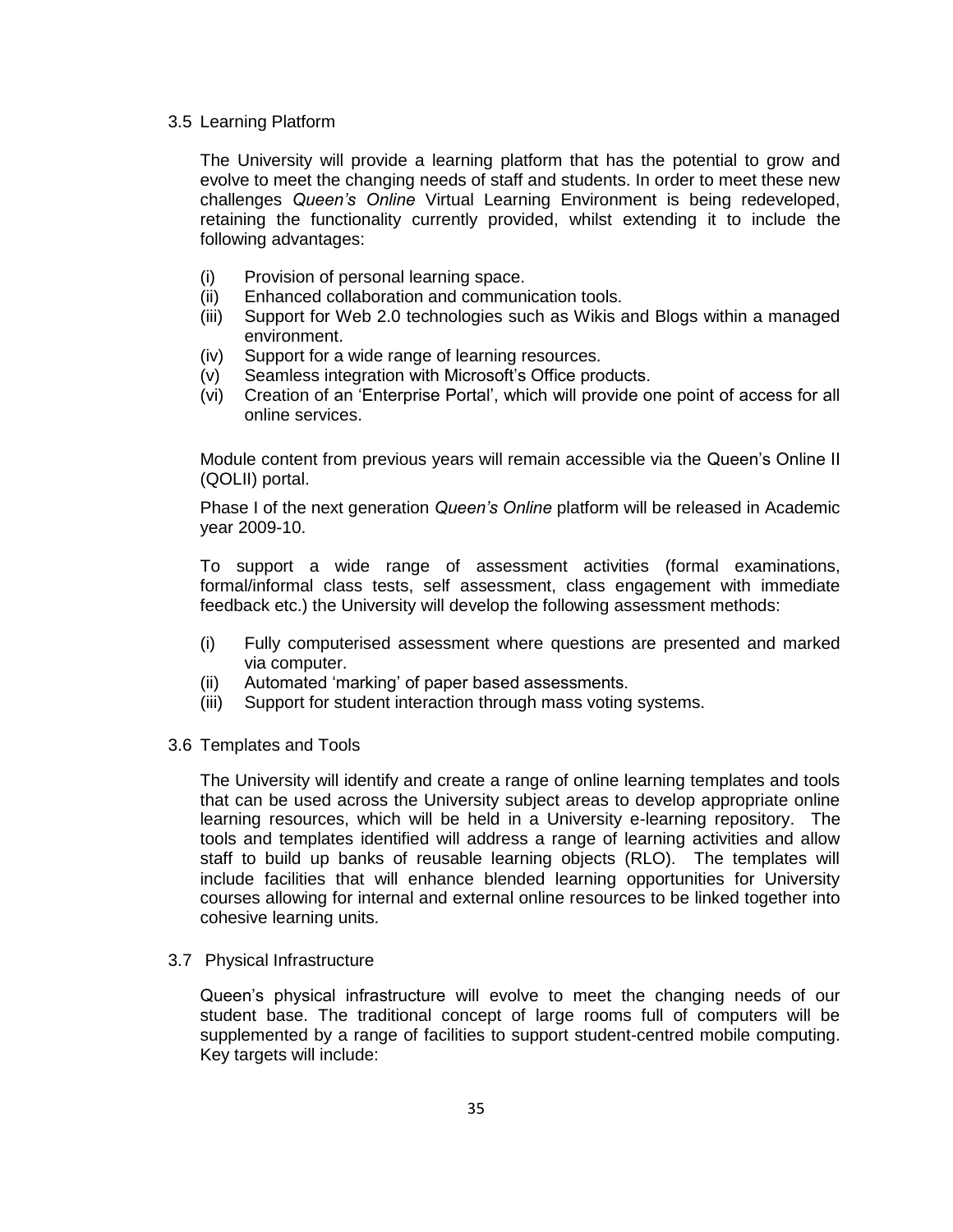- (i) Introduction of "transition zones" that blur the boundaries between social computing and traditional learning.
- (ii) Development of a new form of Student Computer Centre that will complement the provision of University computers with support for students using their own laptops.
- (iii) Development of the University"s wireless provision to support students in central and school based locations.
- (iv) Development of flexible teaching areas that can support a range of teaching and learning styles.
- (v) Development of the new Library that will cater for a wide range of learning styles.
- (vi) Establishment of the level of need for a large "online assessment centre".
- 3.8 Off Campus Learning

The University will seek to ensure that students studying off campus will have necessary access to learning activities and resources and the support to use them. In order to meet this aim, these requirements must be taken into account when arranging collaborative programmes and placement provision.

3.9 Monitoring and Evaluation

A Policy Implementation Group will oversee the implementation of the e-Learning and Distance Learning Policy and will report to Education Committee and other relevant University groups. The Group will oversee the development of an evaluation plan to assess the impact of the policy. Central to this will be a commitment to include feedback from students and staff on all aspects of e-learning.

#### 4 Distance Learning

Distance Learning can be defined as: a specially designed programme of learning and teaching in which the student is remote from the tutor. The programme and materials may be provided online or on CD-ROM with asynchronous or synchronous communication between student and tutor. Paper based manuals and materials with written correspondence between tutor and student may also be part of the model.

High quality distance learning programmes for students (who never visit the University campus but still participate in the "Queen"s Experience") requires dedicated and appropriately skilled development, teaching and administrative support. The Distance Learning Unit in Pharmacy, which specialises in international continuing professional development, is recognised across the University as an example of such provision. This unit could serve as a model for continuing professional development by distance learning for other Schools within the University.

The University will seek to ensure there is a thorough understanding of the resource intensive nature of distance learning, both in its development and delivery. A sub-group of the e-Learning Policy Implementation Group will be set up to consider the University"s position with regard to Distance Learning. A process of consultation with Schools will be established to identify appropriate areas for distance learning development. Once the scope for distance learning has been identified, a specific Distance Learning Policy or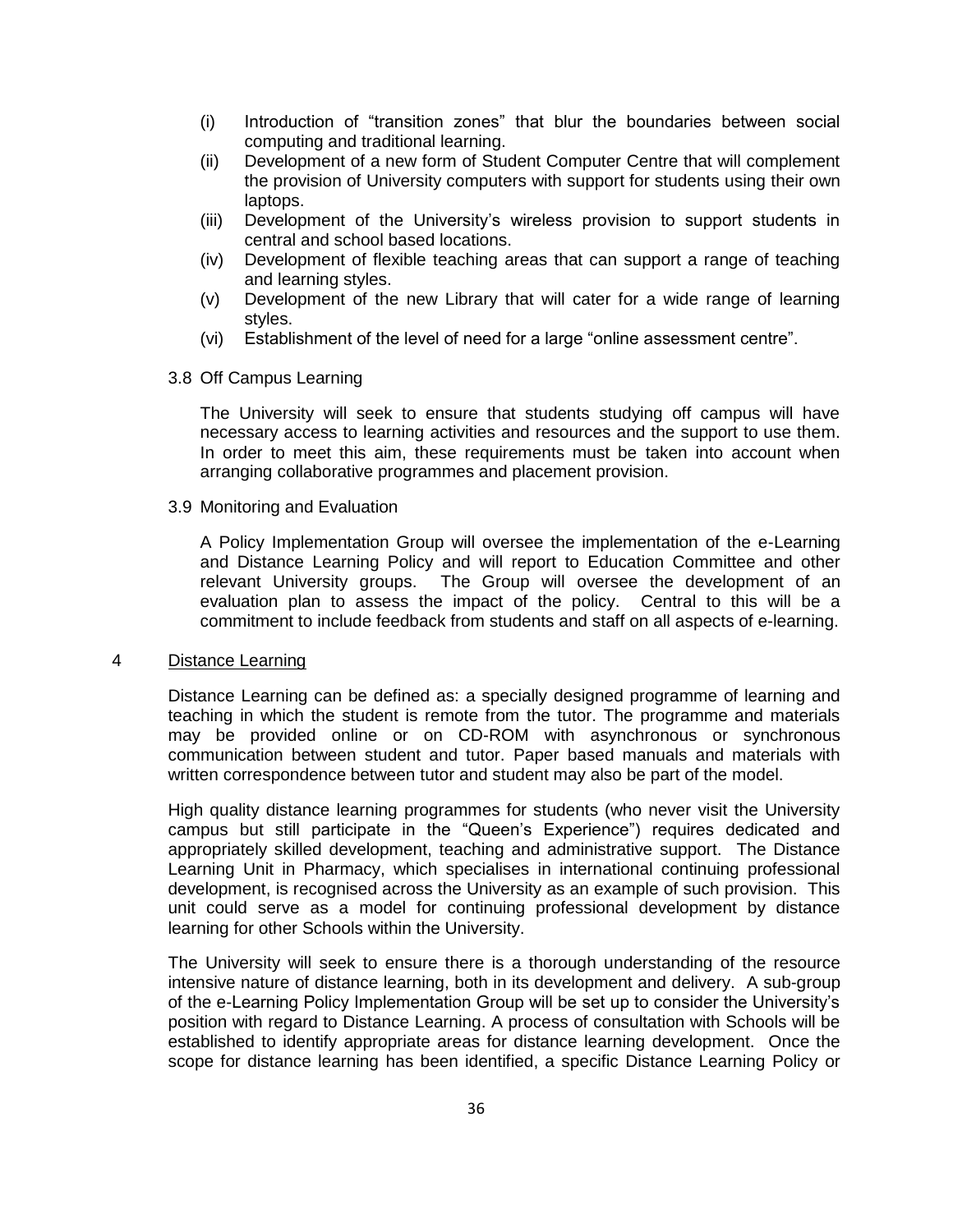statement may be produced and a business case for resources required to meet this need will be made. Such additional support would be required to:

- (i) Develop and test models of distance learning with associated templates.
- (ii) Redesign face to face programmes and modules to be delivered in a high quality distance learning environment.
- (iii) Develop online resources.
- (iv) Establish and implement a quality assurance process for distance learning programmes.

## 5 Action Plan

There are currently a number of excellent examples of the use of e-learning across a variety of programmes within the University. However, a substantial increase in the rate of e-learning development and embedding will be required if all students are to benefit from similar innovations in teaching practices. The proposed increase in e-learning is to be achieved through three key phases which may be summarised as follows:

Year 1 – Exploratory and Consultancy Phase

- (i) Launch new learning platform (including training support and evaluation).
- (ii) Explore advances in e-learning methods and tools through case studies.
- (iii) Explore opportunities for distance learning.
- (iv) Explore impact of e-assessment.
- (v) Identify strategic distance learning courses.

## Year 2 – Embedding Phase

- (i) Enhance learning to support tools and templates from year 1.
- (ii) Seek to embed new e-learning working practices in course across Queen"s.
- (iii) Seek to produce 1 new distance learning course, which demonstrates the crossdepartmental distance learning teams.
- (iv) Embed e-assessment into some courses across Queen"s.
- (v) Report on impact of the e-assessment.
- (vi) Review and update e-learning policies to support Mainstream use of e-learning.

Year 3 – Main Streaming of Enhancements

- (i) Introduce policies to encourage and support mainstream e-learning provision.
- (ii) Introduce training and support activity to raise the base level of e-learning provision across all courses.
- (iii) Mainstream use of e-assessment as a formative and summative evaluation instrument.
- (iv) Introduce a business led Distance Learning Support initiative.

Critical to this approach is engagement and consultation with Schools to identify their future e-learning plans and needs. This analysis will shape future developments within the framework set for years 2 and 3. An interim report outlining needs, benefits and current gaps in provision will be produced at the end of year 1. It will set out a tangible vision for the focus of further developments during years 2 and 3 and outline their associated resource implications. This activity will take into account resources required for distance learning provision. A detailed action plan will be made available following this initial consultation phase.